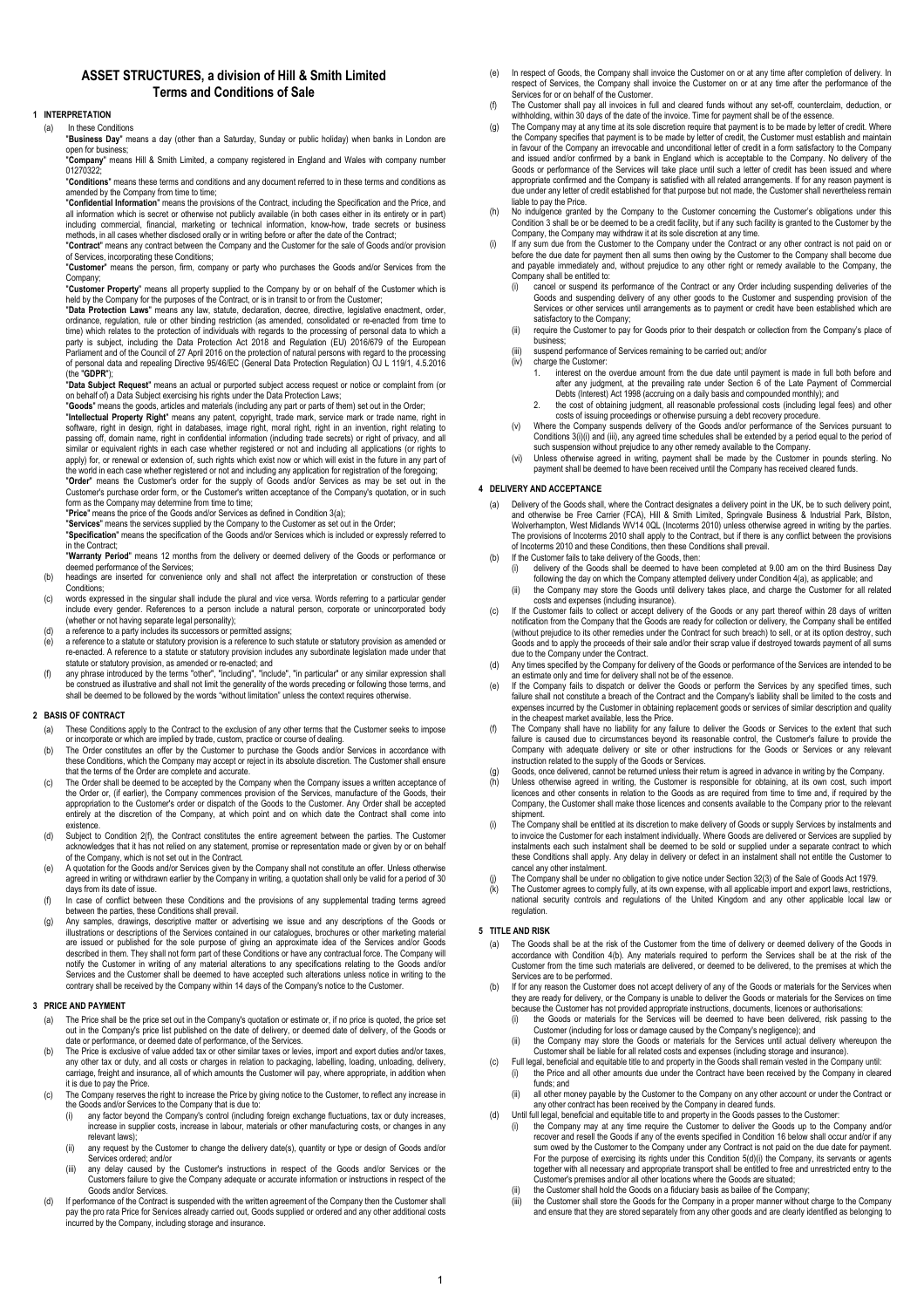the Company. The Company shall (subject to giving reasonable notice) be entitled to examine the Goods in storage at any time during normal business hours; and

- (iv) the Company shall be entitled to maintain an action against the Customer for the Price, notwithstanding that legal, equitable and beneficial title to and property in the Goods has not passed to the Customer.
- (e) The Company may sell the Goods in the ordinary course of its business, but the Customer's right of re-sale shall automatically cease upon the occurrence of any of the events referred to in Condition 16 below and/or if any sum owed by the Customer to the Company under any Contract is not paid on the due date for payment.
- Upon the re-sale of the Goods by the Customer the proceeds of sale thereof shall be received and held by the Customer in trust for the Company (and if so requested by the Company in writing, in a separate bank account<br>in the names of the Company and the Customer) but the Customer shall be entitled to retain any excess over<br>the am
- (g) Nothing in this Condition 5 shall entitle the Customer to return the Goods and/or materials or to delay payment.<br>(h) The rights and remedies conferred upon the Company by this Condition 5 are in addition to and shall way prejudice, limit or restrict any other rights or remedies of the Company under the Contract.

# **6 TESTING AND INSPECTION**

- (a) Testing and inspection, if requested by the Customer in writing, shall be at the Company's premises (at the Customer's expense) and such testing and inspection shall be final and conclusive as to their results. (b) The Company shall not be obliged to produce test and performance certificates or safety critical certificates
- unless agreed otherwise in writing. (c) In addition to any costs incurred by the Company in testing the Goods, the Customer shall pay for all test pieces which comply with the Specification.

#### **7 SERVICES**

- (a) The Company shall use reasonable endeavours to meet any performance dates for the Services specified in the<br>Contract, but any such dates shall be estimates only and time shall not be of the essence for the performance the Services.
- (b) The Company shall have the right to make any changes to the Services which are necessary to comply with any applicable law or safety requirement, or which do not materially affect the nature or quality of the Services, and
- the Company shall notify the Customer in any such event. (c) The Services will be deemed to be completed and the relevant element of the Price to be due and payable:
	- (i) when the Company issues a written notice to the Customer confirming such completion; or
	- (i) if the Company is available to perform the Services but is prevented from doing so by reason of:
		- the lack of relevant assistance from the Customer (such as lack of availability of test components or parts from the Customer); and/or
		- 2. the condition of the Customer's premises or the site at which the Services are to be provided<br>and/or the facilities at or the services available therein at the time agreed for the provision of the and/or the facilities at, or the services available therein, at the time agreed for the provisi **Services**

#### **8 WARRANTY**

- (a) Where any Goods and/or Services (or any part thereof) are shown by the Customer during the Warranty Period, to the reasonable satisfaction of the Company, not to comply materially with the Specification, the Company shall at its sole discretion:
	- (i) repair or make good such non-conformance free of charge to the Customer; or  $(ii)$  replace such Goods with goods which are in all respects in accordance w
	- (ii) replace such Goods with goods which are in all respects in accordance with the Specification or reperform such Services; or
	- (iii) issue a credit note to the Customer in respect of the whole or part of the Price of such Goods or Services<br>as appropriate having taken back such Goods or materials relating to such Goods or Services,<br>subject, in ever

performance of any one of the above options shall constitute an entire discharge of the Company's liability under this warranty.

- $(b)$  Condition  $8(a)$  above shall not apply unless the Customer
	- (i) notifies the Company in writing within 7 days of becoming aware of such non-conformance; (ii) if so required by the Company, returns all defective Goods or materials relating to the Services to the
	- Company's premises, carriage paid by the Customer, for inspection, examination and testing and/or otherwise permit the Company to have access to the Goods of such materials at the Customer's premises or other location where they may be or where the Services were performed for such purposes; and
- In the properly and correctly stored, installed and/or used the Goods.
- (c) If the Company elects to replace the Goods or re-perform the Services pursuant to Condition 8(a), the Company<br>shall deliver the replacement Goods to or re-perform the Services for the Customer at the Company's own<br>expe to the defective Goods which are being replaced shall (if it has vested in the Customer) re-vest in the Company and the Customer shall make any arrangements as may be necessary to deliver up to the Company the<br>defective Goods which are being replaced or materials relating to the previously performed Services.<br>(d) The Company shall b
- - (i) in respect of any defect arising from fair wear and tear, wilful damage, negligence, abnormal working conditions, failure to follow the Company's instructions (whether oral or in writing), misuse or alteration or repair of the Goods without the Company's approval; (ii) if the total price for the Goods or Services has not been paid by the due date for payment;
	-
	- (iii) for any Goods manufactured or appropriated to the Contract in accordance with any design, specification, instruction or recommendation made to the Company by the Customer or for any Services provided in accordance with specifications, instructions or recommendation issued by the Customer;
	- (iv) in respect of any type of defect, damage or wear specifically excluded by the Company by notice in writing; or
- (v) if the Customer makes any further use of the Goods after giving notice in accordance with Condition 8(b). (e) Insofar as the Goods comprise or contain equipment or components which were not manufactured or produced by the Company, the Customer shall be entitled only to such warranty or other benefit as the Company has
- received from the manufacturer. (f) If, having carried out the necessary examinations and tests under this Condition 8, the Company believes (in its reasonable opinion) that the Goods do comply with the warranty set out in Condition 8, the Customer shall reimburse the Company for any reasonable costs that have been incurred in examining and testing the relevant Goods.
- (g) Except as set out in these Conditions, all warranties, conditions and other terms implied by statute or common law (including the conditions implied by s12-16 of the Supply of Goods and Services Act 1982 and s13-15 of the Sale of Goods Act 1979) are, to the fullest extent permitted by law, excluded from the Contract.
- (h) These Conditions shall apply to any repaired or replacement Goods or Services supplied by the Company; save that any such repaired or replacement Goods or Services shall only be warranted for the residual unexpired Warranty Period, if any.

#### **9 CUSTOMER'S OBLIGATIONS**

#### (a) The Customer shall:

- co-operate with the Company in all matters relating to the Services;
- (ii) provide the Company, its employees, agents, consultants and subcontractors, with access to the Customer's premises, office accommodation and other facilities as reasonably required by the Company to provide the Services;
- (iii) provide the Company with such information and materials as the Company may reasonably require to supply the Services, and ensure that such information is accurate in all material respects;
- (iv) prepare the Customer's premises for the supply of the Services;
- (v) comply with all applicable laws and any relevant anti-bribery and anti-slavery legislation;<br>(vi) obtain and maintain all necessary licences, nermissions and consents which may b
- (vi) obtain and maintain all necessary licences, permissions and consents which may be required for the Services before the date on which the Services are to start; (vii) keep and maintain all materials, equipment, documents and other property of the Company ("**Company**
- **Materials**") at the Customer's premises in safe custody at its own risk, maintain the Company Materials in good condition until returned to the Company, and not dispose of or use the Company Materials other than in accordance with the Company's written instructions or authorisation; and (viii) provide any other assistance reasonably required by the Company.
- 
- (b) It will be the responsibility of the Customer in cases where construction or erection is to take place at the Customer's site, or at a site directed by the Customer (unless the Company agrees otherwise in writing), to ensure:
	- (i) adequate and accurate foundations, pad stones, holding down bolts to columns and similar items (being properly cast into the concrete or other material using taper boses or similar means to ensure the bolts are loose for alignment purposes) sufficient to support or hold the Company's structures are provided prior to the Company's arrival on site;
	- (ii) firm and accurate building lines levels and positions are located and details given to the Company when is ready to commence erection;
	- (iii) all necessary scaffolding and other works and all necessary builders works (including works of cutting away and making good) are provided; and
- (iv) the Customer will off load and store free of cost to the Company all Goods and materials if the Company<br>has no servants or agents employed at the site at the time of delivery.<br>(c) If the Company's performance of any o
- **Default**"):
	- the Company shall without limiting its other rights or remedies have the right to suspend performance of the Services until the Customer remedies the Customer Default, and to rely on the Customer Default to relieve it from the performance of any of its obligations to the extent the Customer Default prevents or delays the Company's performance of any of its obligations;
	- (ii) the Company shall not be liable for any costs or losses sustained or incurred by the Customer arising directly or indirectly from the Company's failure or delay to perform any of its obligations as set out in this Condition 8(c); and
	- (iii) the Customer shall reimburse the Company on written demand for any costs or losses sustained or incurred by the Company arising directly or indirectly from the Customer Default.

### **10 LIMITATION OF LIABILITY**

- Subject to Condition 10(d) below, the Company is not liable, whether in contract, tort (including negligence or breach or statutory duty), misrepresentation or otherwise, howsoever arising, in connection with the Contract for any:
	- direct or indirect loss of profit, loss of revenue, loss of business, loss of anticipated savings; or
	- indirect, special or consequential loss or damage.
- (b) Subject to Conditions 4(e), 10(a) and (d), the total aggregate liability of the Company arising out of, or in connection with the performance or contemplated performance of the Contract, whether for negligence or breach of contract or any case whatsoever, shall in no event exceed 120% of the Price paid or payable to the Company.
- (c) Each party agrees that the Price is set by the Company taking into account the limitation of the Company's<br>liability as set out in these Conditions. Each party agrees that the limitation of the Company's liability as s in these Conditions is reasonable.
- (d) Nothing in these Conditions shall exclude or limit the Company's liability for: (i) death or personal injury resulting from the negligence of the Company, its servants or agents;
	-
	- (ii) fraud or fraudulent misrepresentation;<br>(iii) breach of the terms implied by Section 12 of the Sale of Goods Act 1979 (title and quiet possession); or
	- (iv) breach of the terms implied by Section 2 of the Supply of Goods and Services Act 1982 (title and quiet possession).

#### **11 FORCE MAJEURE**

If the Company's ability to perform any of its obligations under the Contract is affected by any circumstances beyond<br>its reasonable control (including act of God, fire, flood, lightning, compliance with any law or governm regulation or direction, war, revolution, act of terrorism, riot or civil commotion, strikes, lock-outs or other industrial action, inability to obtain materials or labour, power or machinery breakdown or failure) further performance of the Contract shall be suspended for so long as the Company is so affected provided that if the performance of the<br>Contract shall be suspended for more than six consecutive calendar months the Customer shall be entitled by writ notice to the Company to terminate the Contract or to cancel any outstanding part thereof and the Customer shall pay the pro rata Price for all Goods and Services supplied and materials used by the Company to the actual date of such termination. Subject to Condition 10(d) above, the Company shall not be liable for any direct, indirect or consequential<br>or special loss or damage suffered by the Customer, howsoever arising, as a result of the Company's i perform its obligations under the Contract due to circumstances beyond its reasonable control.

### **12 CUSTOMER'S PROPERTY**

All Customer Property shall be deemed to be entirely at the Customer's risk and the Company shall not be liable for any loss of or damage to any Customer Property whilst it is in the possession of the Company or in transit unless such<br>loss or damage is due directly to the negligence of the Company, its servants or agents. The Customer s Customer Property on an all risks basis.

# **13 LIEN**

Without prejudice to any other rights and remedies which the Company may have under the Contract, the Company shall in respect of all debts due and payable by the Customer to the Company have a general lien on all Goods and<br>property belonging to the Customer in its possession (whether worked on or not) and shall be entitled upon t expiration of at least 14 days' notice to the Customer, to dispose of such Goods or property as it thinks fit and to apply any proceeds of sale thereof towards the payment of such debts.

### **14 HEALTH AND SAFETY**

The Customer agrees to pay due regard to any information supplied by the Company relating to the use for which the<br>Goods or product of the Services are designed or have been tested or concerning conditions necessary to ens they will be safe and without risk to health at all times when they are being set, used, cleaned, serviced or maintained<br>by any person, and the Customer represents, warrants and undertakes to take such steps as may be spec information or otherwise necessary to ensure that as far as is reasonably practicable the Goods will be safe and without risk to health at all times as mentioned above.

### **15 COMPLIANCE**

- (a) The Customer shall comply with all relevant anti-corruption legislation in connection with the Contract and the Company's business and shall immediately notify the Company if it discovers or suspects that any of its officers,
- directors, employees or representatives are acting or have acted in a way which violates such legislation. (b) The Customer acknowledges that the Company has a code of responsible business: The Hill & Smith Holdings PLC Code of Business Conduct ("**HS Code of Conduct**"). The HS Code of Conduct together with the Company's Anti Bribery and Corruption Policy ("**HS ABC Policy**") are available at www.hsholdings.co.uk and the Customer shall, at all times, conduct, and procure that its officers, directors, employees and/or representatives, conduct business ethically and in accordance with the relevant provisions of the HS Code of Conduct and the HS ABC Policy. This Condition 15 shall apply whether or not the Customer is acting pursuant
- to the Contract or its relationship with the Company. (c) The Customer agrees that it must be able to demonstrate its compliance with the requirements referred to in this Condition 15 at the request of and to the satisfaction of the Company, which includes the Company having the<br>right to inspect any site involved in work for the Company. If the Customer fails to comply with this Condition 1 the Company shall be entitled, in its sole discretion, to terminate this Contract and any other contracts between<br>the Customer and the Company without penalty to the Company, and the Customer shall indemnify the<br>Company in

# **16 TERMINATION**

- (a) The Company shall be entitled, without prejudice to the Company's other rights and remedies, either to terminate wholly or in part any or every Contract between the Company and the Customer and/or to suspend any further deliveries of Goods, or performance of Services, in any of the following circumstances:
	-
	- (i) non-compliance by the Customer with the Company's terms of payment set out in Condition 3 above; (ii) the Customer has failed to provide a letter of credit or guarantee, bill of exchange or any other security required by the Contract;
	- (iii) the Company becomes aware or is of the reasonable opinion that the Customer is in breach of the Bribery Act 2010;